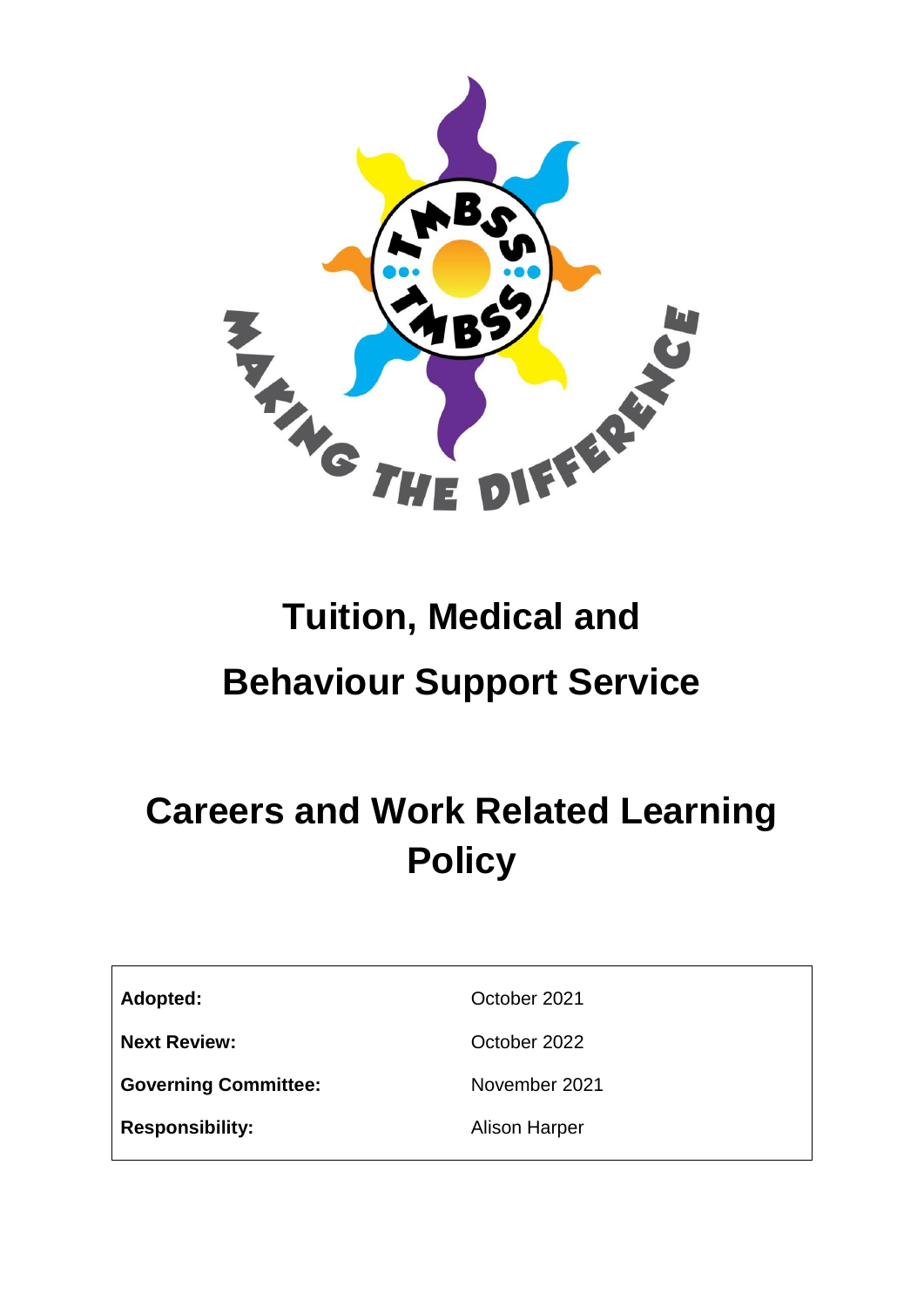| <b>Main Principles</b>                               | 3              |
|------------------------------------------------------|----------------|
| <b>Staff Involved</b>                                | 3              |
| <b>Outcomes for Pupils</b>                           | 4              |
| How we seek to achieve this                          | 5              |
| Careers, Information, education, advice and guidance | 5              |
| <b>Work Related Learning</b>                         | 6              |
| <b>Work with Parents</b>                             | $\overline{7}$ |
| <b>Tracking Destinations</b>                         | 8              |
| <b>Related Policies and Documents</b>                | 8              |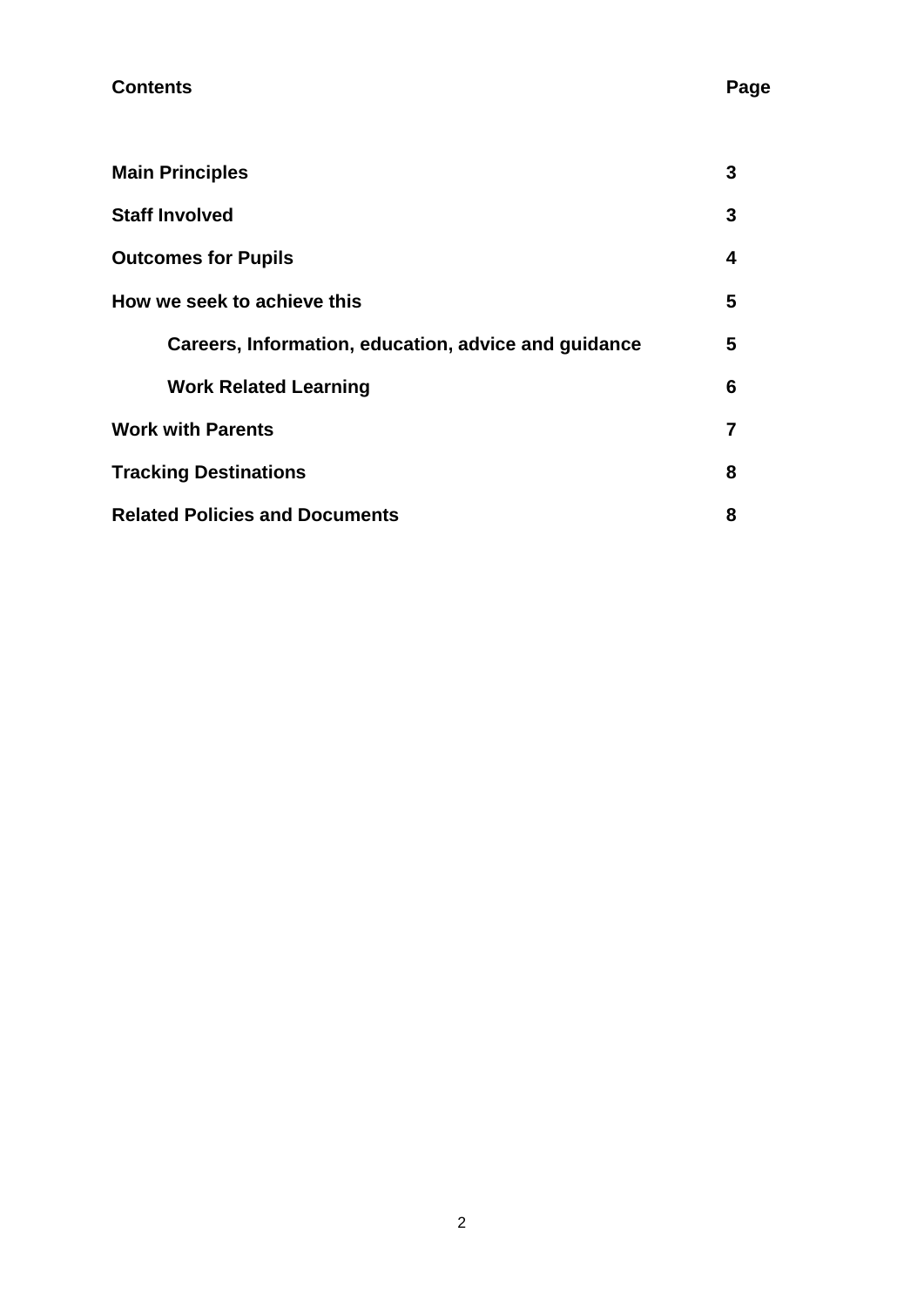This policy should be read in conjunction with:

-The DfE Statutory guidance for governing bodies, school leaders and school staff entitled "Careers guidance and access for education and training providers" October 2018

## **Main Principles**

The Tuition, Medical and Behaviour Support Service exists to meet the needs of pupils aged between 5 and 16 across Shropshire, who are not able to access full time mainstream education. This policy applies to secondary age pupils.

This policy is based on TMBSS' school ethos of "making a difference", and is intended to set out the basis for a co-ordinated programme of high quality careers and work related learning which contributes to positive outcomes for pupils, and is underpinned by the overall aims of the service:

- To provide a high quality learning experience appropriate to the needs of the pupils.
- To make professional assessments of the primary need of the pupils to inform their future placement.
- To support reintegration back into full-time education at the earliest opportunity.
- To ensure pupils have the opportunity to achieve outcomes suitable for them post 16.

This policy explains how TMBSS fulfils its' statutory duty to provide independent career guidance from year 8 to 11.

#### **Staff involved:**

**Please note: for 2021-22 we will be using the services of an independent careers advisor to ensure TMBSS meets the statutory guidance for careers advice. Students will be supported by staff in centres to achieve outcomes identified in their meetings with the careers advisor.**

TMBSS has a governor responsible for careers guidance and work-related learning.

TMBSS employs a Careers Leader and a Careers Advisor.

The Careers Advisor works closely with pupils and centre managers to follow through actions identified by the careers advisor and contributes to review processes sharing information.

The Careers Advisor offers advice and support to all staff to embed careers and work related learning into all areas of the curriculum

The Careers Advisor works closely with the SENCO in relation to pupils with SEN and completes moving on plans.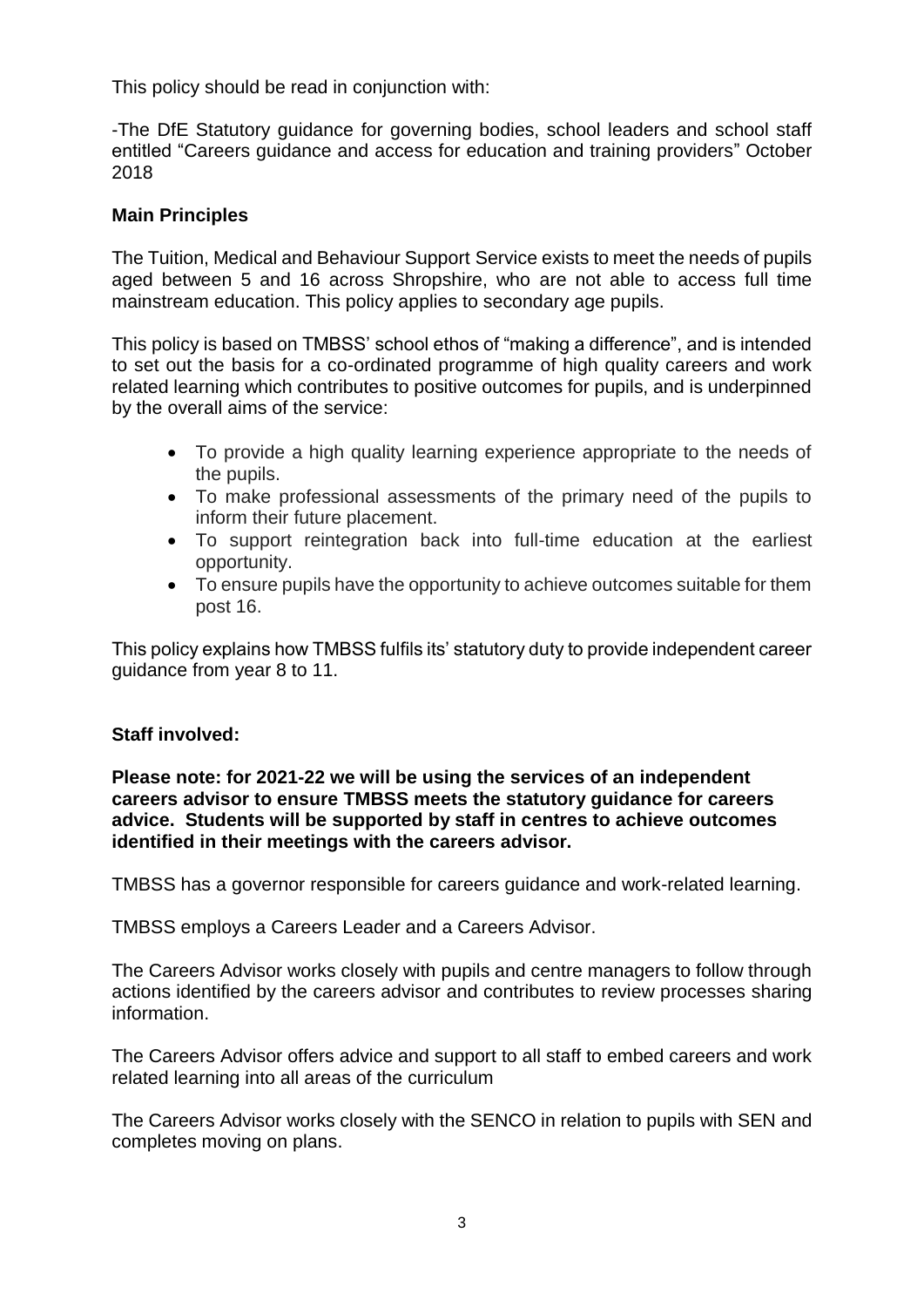A vocational working group meets termly, which is chaired by the Assistant Head who is also Careers Leader.

Shropshire Youth IAG link advisers who work with the service to support students with SEN.

# **Outcomes for Pupils**

TMBSS is committed to securing positive destinations for all pupils leaving the service. For some pupils this will be a reintegration into another school setting to continue their education. For some pupils this will be at the end of year 11 into a range of post-16 opportunities. On leaving the service at the end of year 11 all pupils should:

- be more resilient to take up learning opportunities as a result of the input of the service
- have an understanding of their own strengths, abilities and learning styles and how this may fit with different types of post-16 learning.
- have an understanding of different types of work, including information about the local labour market and know how to research different careers and courses
- have an understanding of different routes and pathways through education, training and employment.
- have had the opportunity to take part in work experience
- have had a meaningful encounter with people in work e.g. talk/workplace visit every year including STEM
- had meaningful encounters with a range of suitable local post-16 providers
- be fully aware of the duty to participate in education or training until their  $18<sup>th</sup>$ birthday.
- be fully aware of the expectation to continue studying Maths/English beyond school until they achieve level 2.
- have applied for suitable opportunities and are holding at least one offer of a place
- have some understanding of job-seeking skills and techniques
- know where to go for further help both online and in person, and have a named link at Shropshire Youth, the local IAG service.
- have had a suitable level of support in transition and are confident about arrangements to take up their offer of a place in September.
- have applied for transport and financial support as appropriate

In addition to this pupils with SEN – a statement or an EHCP should:

- have had a transfer review, completed by the Centre Manager with input from the Careers Advisor.
- have had up to date information about the ongoing support available from Shropshire Youth and the SEN team.
- have a Moving on plan and/or a 'Preparation for Adulthood' plan as appropriate
- have received an enhanced level of support and input relating to transition, and negotiation to secure the most appropriate post-16 placements, and additional support.

(also see SEND policy)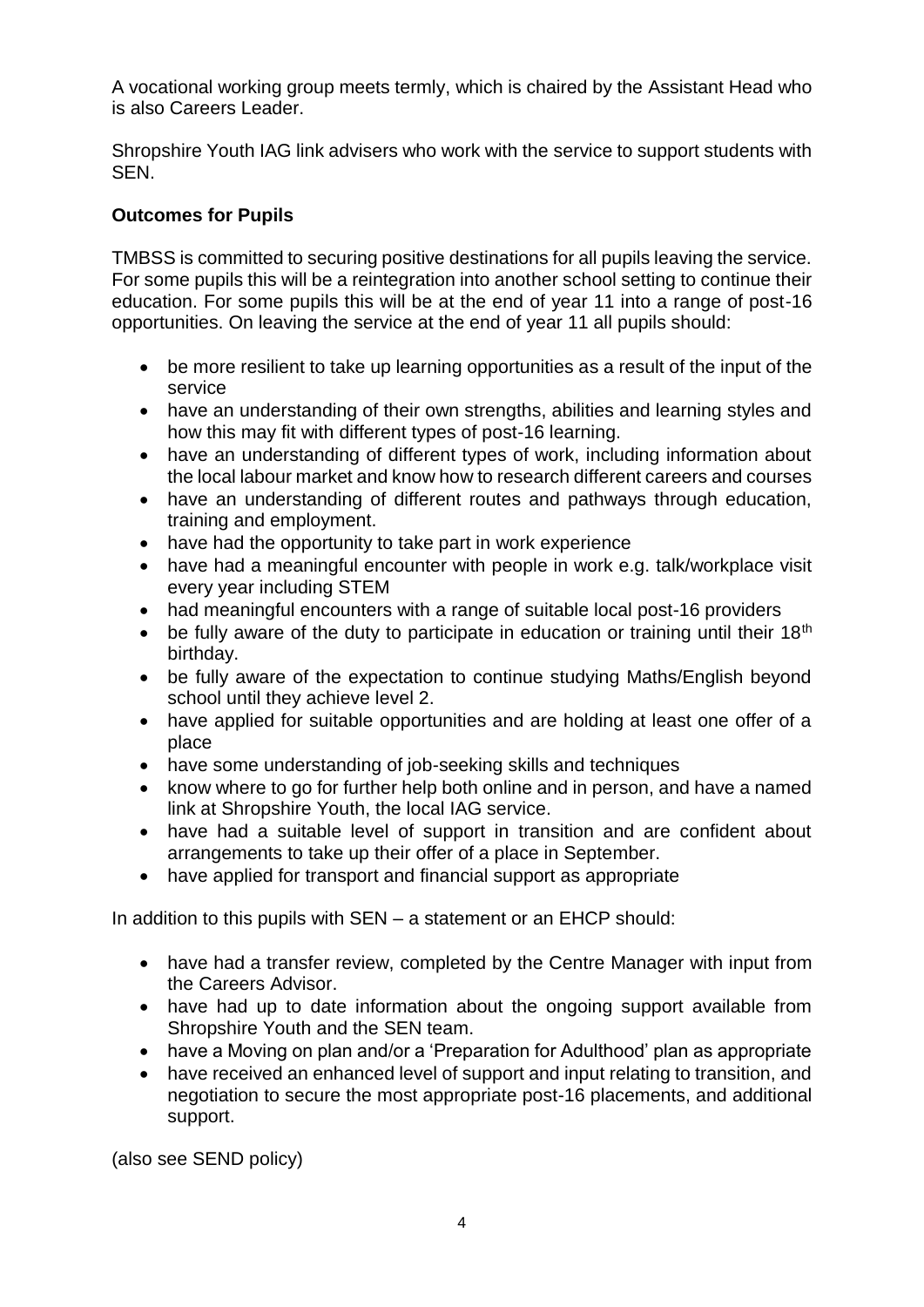## **How we seek to achieve this:**

#### **1. Careers information, education, advice and guidance**

The Careers Advisor aims to:

- have at least one short introductory meeting with all pupils from year 8 upwards on joining the service \*
- Ensure all year 10 pupils have at least one face to face meeting with the careers advisor and follow up with pupils, parents and staff any actions identified.
- Ensure all year 11 pupils have the opportunity to have at least one face to face meeting each term with the careers advisor and follow up with pupils, parents and staff any actions identified
- work in conjunction with centre managers on progress reviews for year 11 pupils
- work with year 11 pupils to produce careers action plans
- provide more intensive mentoring and support to the most vulnerable pupils according to need across year groups.
- work closely with Shropshire Youth Information and Guidance Advisers with SEN pupils, and those at risk of becoming NEET.
- work closely with the SEN team at the local authority where additional funding will be needed to support an appropriate post-16 plan for a year 11 pupil due to make the transition into post-16 learning.
- contribute to the careers element of the PSHE programme as appropriate, by providing resources.
- produce an annual careers plan for the service.

#### \**One to one meetings during Covid-19*

*In order to comply with government guidance of working safely during Covid-19 TMBSS will:*

- *Encourage students to wear a facemask during the meetings if they wish to.*
- *Ensure that hand sanitiser and antibacterial wipes are available in the meeting room.*
- *Ensure that any laptops/phones and surfaces that are used during meetings are wiped between students.*
- *Ensure that there is sufficient space for 2m social distancing or where close working is necessary eg. Using a laptop, the Careers Adviser and student will work side by side as opposed to opposite.*

TMBSS also uses learning mentors extensively to support year 11 pupils. The learning mentors will:

- accompany pupils on work experience, college or training provider visits and other work related learning activities
- work intensively on barriers to engagement such as confidence, independence skills, communication skills, behaviour expectations
- undertake specific pieces of work at the request of the Centre Manager and Careers Advisor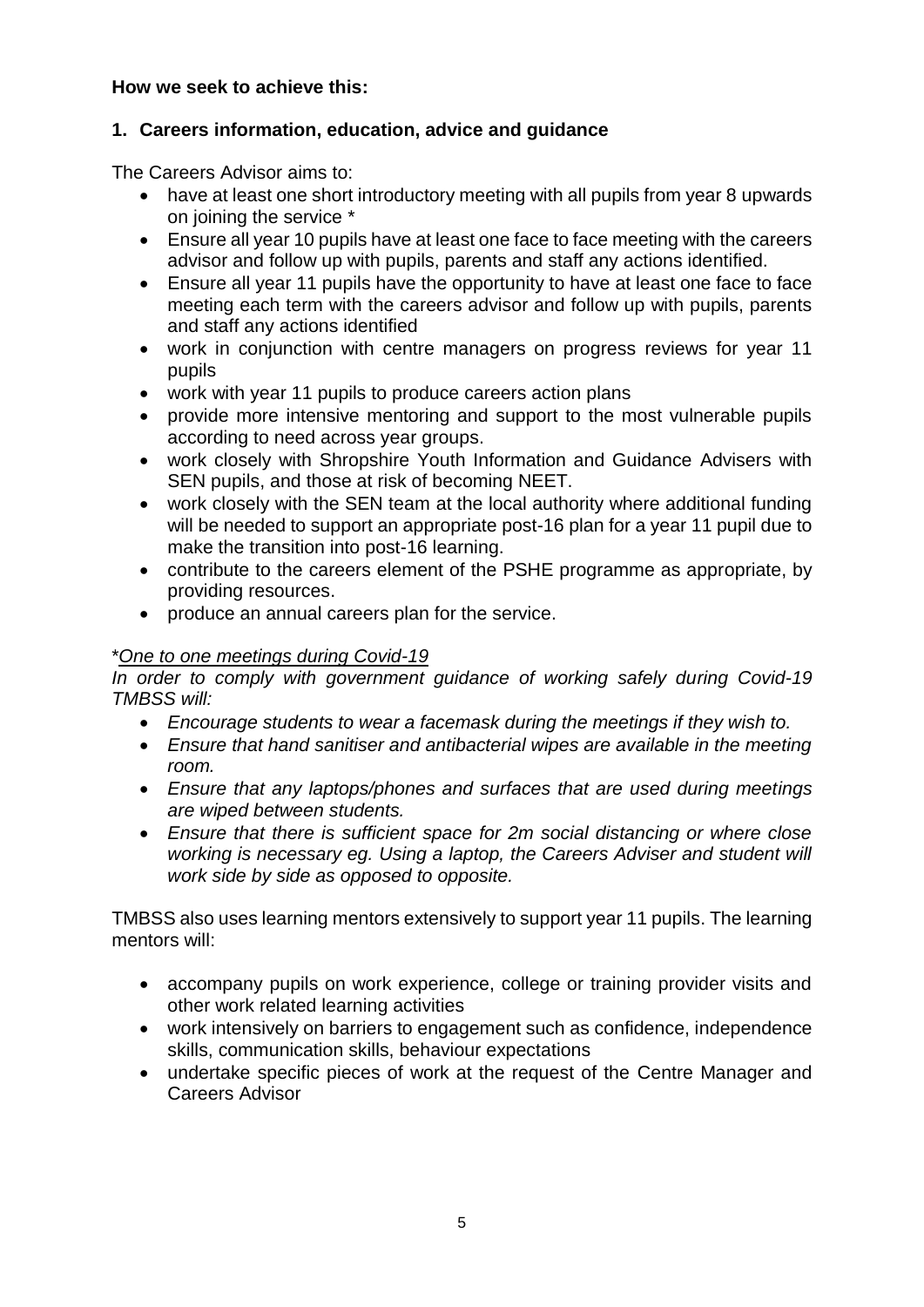In addition, TMBSS uses a number of external sources of advice and guidance including:

- National Careers Service website and helpline
- local colleges through visits, open evenings and events
- local training providers through talks, open evenings and events
- local employer networks
- a variety of web-based resources e.g. KUDOS, icould, plotr.
- Government apprenticeship website

TMBSS also retains strong links with the local authority provider of IAG – Shropshire Youth, and has clear arrangements in place for facilitating introductions to appropriate workers who can continue to work with pupils who are leaving year 11.

All staff embed occupational and careers information into the curriculum wherever possible.

#### **2. Work Related Learning (including work experience)**

Work-related learning in TMBSS includes

- work experience
- employer/workplace visits
- vocational learning opportunities at alternative providers
- vocationally focussed workshops delivered within centres
- alternative curriculum activities.
- visits from inspiring adults to talk about work
- visits from ex-pupils to talk about work
- university visits for selected pupils

All pupils in Key stage 3 and 4 have access to a wide variety of opportunities tailored to their individual needs and aspirations.

All pupils in key stage 4 are encouraged to take up the option of activities which take place outside of their education centre including work experience and vocational learning opportunities where appropriate.

TMBSS aims to develop a bank of suitable work experience placements with employers that have an interest in supporting vulnerable pupils. Voluntary organisations as well as local employers are involved. All placements are approved via Education Business Links.

Managing safeguarding - The following information is gathered and checked from our Alternative Providers with regards to safeguarding. This is stored centrally and checked annually:

- Evidence of their public liability insurance
- DBS checks for the staff that work there (also stored on SCR)
- Risk assessments
- A copy of their safeguarding policy.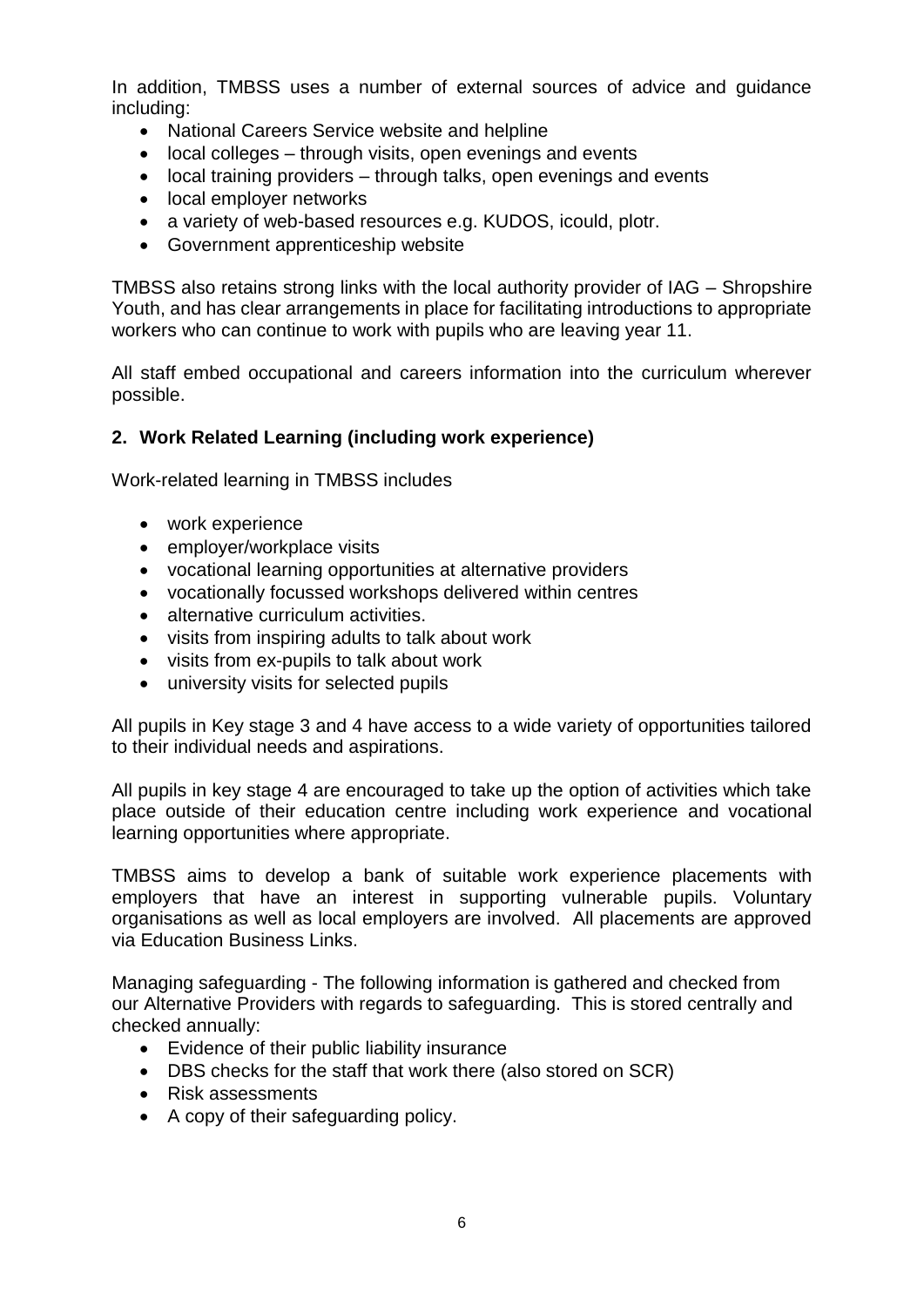Monitoring attendance

• For Alternative Providers; Centre administrators phone the AP at the start of the timetabled session to check that they have arrived. If a student has not arrived, we then follow our usual attendance procedure. Staff accompany students on initial visits to these providers and we then make termly monitoring visits which are recorded.

TMBSS will consider all year 10, and 11 pupils for work experience. All work experience providers are subject to EBL checks. Centre managers will make decisions where a pupil is not yet considered safe to participate in work experience. In this situation other work-related experiences will be offered.

# **Work with Parents**

TMBSS recognises the vital role that parents play in pupils planning and progress. Parents are involved through:

- individual Progress reviews for year 11 pupils and their parents in the Spring term
- home visits by the Careers Advisor and other members of staff for the most vulnerable pupils/families
- support with transport and bursary applications
- regular phone or face to contact with members of staff as needed
- the Y11 Record of Achievement presentation

# **Tracking Destinations**

TMBSS collects destination information directly from pupils and families on leaving the service.

TMBSS also receives destination information from Shropshire Youth IAG team which is collated in November of the leaving pupils' year 12.

TMBSS seeks to keep in touch with past pupils, and encourages past pupils to visit and share their success with current pupils.

# **Post-16 Transition Support**

As part of the Covid-19 provision for post-16 transitions, TMBSS provided opportunity for the students to access extra support from the Careers Adviser over the summer holiday period. Students were able to access careers advice and transition support via telephone, email and through face-to-face meetings.

Following the success of the summer post-16 transition support, TMBSS will endeavour to offer similar support during summer 2022